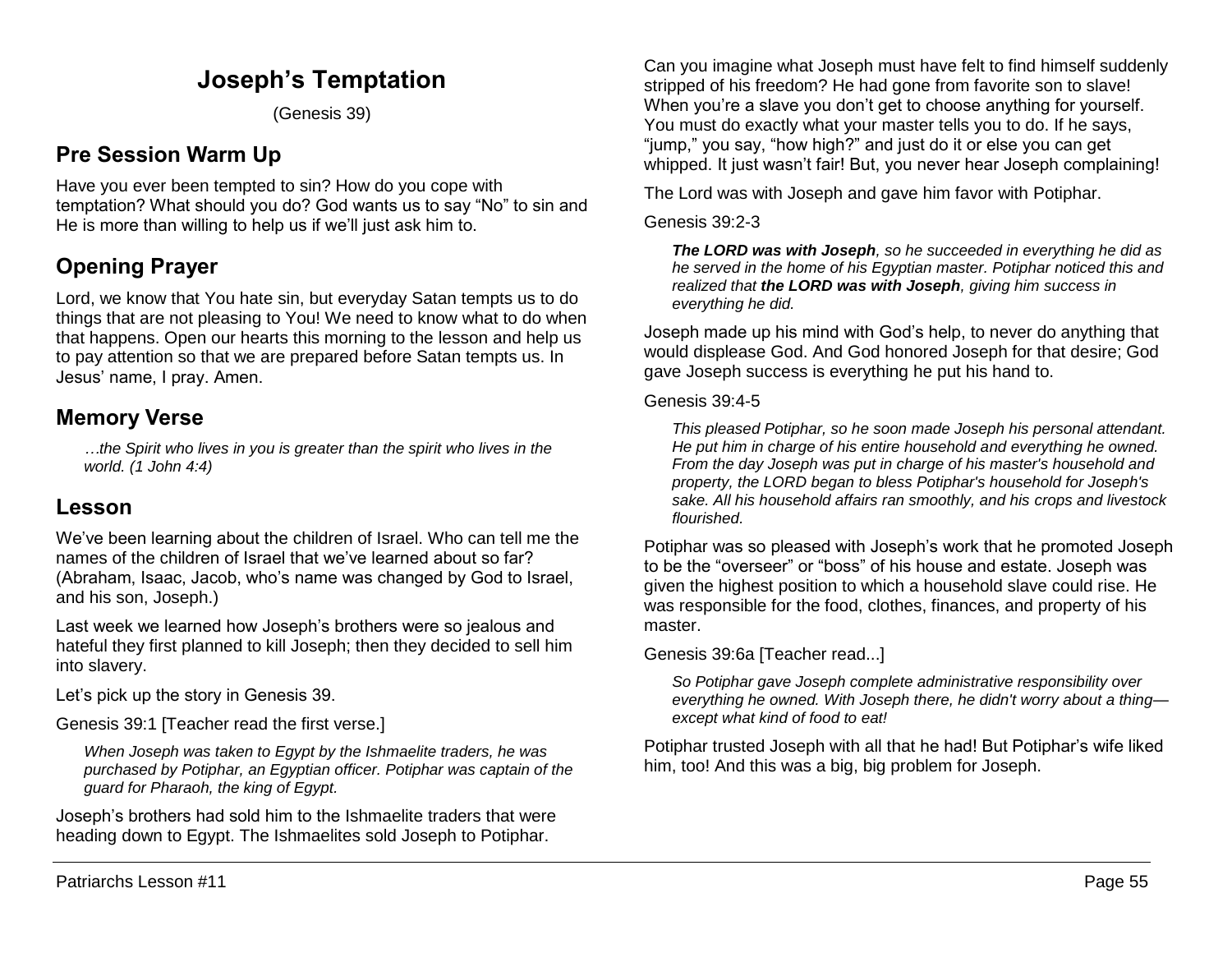#### Genesis 39:6b-7

*Joseph was a very handsome and well-built young man, and Potiphar's wife soon began to look at him lustfully. "Come and sleep with me," she demanded.*

Mrs. Potiphar asked Joseph to do a wrong thing! She thought that Joseph was good-looking and wanted him to go to bed with her. Joseph had to decide what to do when Potiphar's wife tempted him to make love with her. God says in His word that making love like this is only for a man and woman who are married. What she had asked him to do was wrong.

You, too, must decide what to do when someone asks you to do something you know is wrong. Have you ever had someone try to get you to do something you knew was wrong? [Let the children talk about specific temptations.]

If you know Jesus as your Savior, the Spirit of God lives in you to give you the power to say "No" to temptation. Satan wants you to do wrong, but you must decide *now* what you will do when you are tempted. Joseph knew what he would do.

#### Genesis 39:8-9

*But Joseph refused. "Look," he told her, "my master trusts me with everything in his entire household. No one here has more authority than I do. He has held back nothing from me except you, because you are his wife. How could I do such a wicked thing? It would be a great sin against God."* 

Joseph knew God is holy and hates sin. God hates your sin, too. But He loves you and wants you to be successful in everything you do, too. That's why you need to decide now *before* you are faced with the temptation to sin that with God's help you will not think, say, or do anything that will disappoint God. He will give you the power of the Holy Spirit to keep that promise, just like he did for Joseph.

Joseph knew God hates sin and he refused Mrs. Potiphar. But this made her furious.

#### Genesis 39:10

*She kept putting pressure on Joseph day after day, but he refused to sleep with her, and he kept out of her way as much as possible.*

She kept after Joseph, but he didn't give into the temptation.

#### Genesis 39:11-12

*One day, however, no one else was around when he went in to do his work. She came and grabbed him by his cloak, demanding, "Come on, sleep with me!" Joseph tore himself away, but he left his cloak in her hand as he ran from the house.* 

Joseph was in such a hurry to get away from this woman that he ran away leaving his robe in her hand. Joseph ran from temptation. That is what you can do when someone asks you to do something God says is wrong. God can give you the power to say "No" to temptation. Remember, "… *the Spirit who lives in you is greater than the spirit who lives in the world*." (1 John 4:4)

#### Genesis 39:13-15

*When she saw that she was holding his cloak and he had fled, she called out to her servants. Soon all the men came running. "Look!" she said. "My husband has brought this Hebrew slave here to make fools of us! He came into my room to rape me, but I screamed. When he heard me scream, he ran outside and got away, but he left his cloak behind with me."*

Potiphar's wife lied about what happened and falsely accused Joseph of a terrible sin! She was taking revenge. This of course made Potiphar very angry and he ordered Joseph to be taken to prison.

Suppose you were put in prison even though you had never committed a crime. How would you feel? What would you do?

How hard it is to be misjudged! Yet God was still with Joseph.

Let's see what Joseph did…

Genesis 39:21-23

*But the LORD was with Joseph in the prison and showed him His faithful love. And the LORD made Joseph a favorite with the prison*